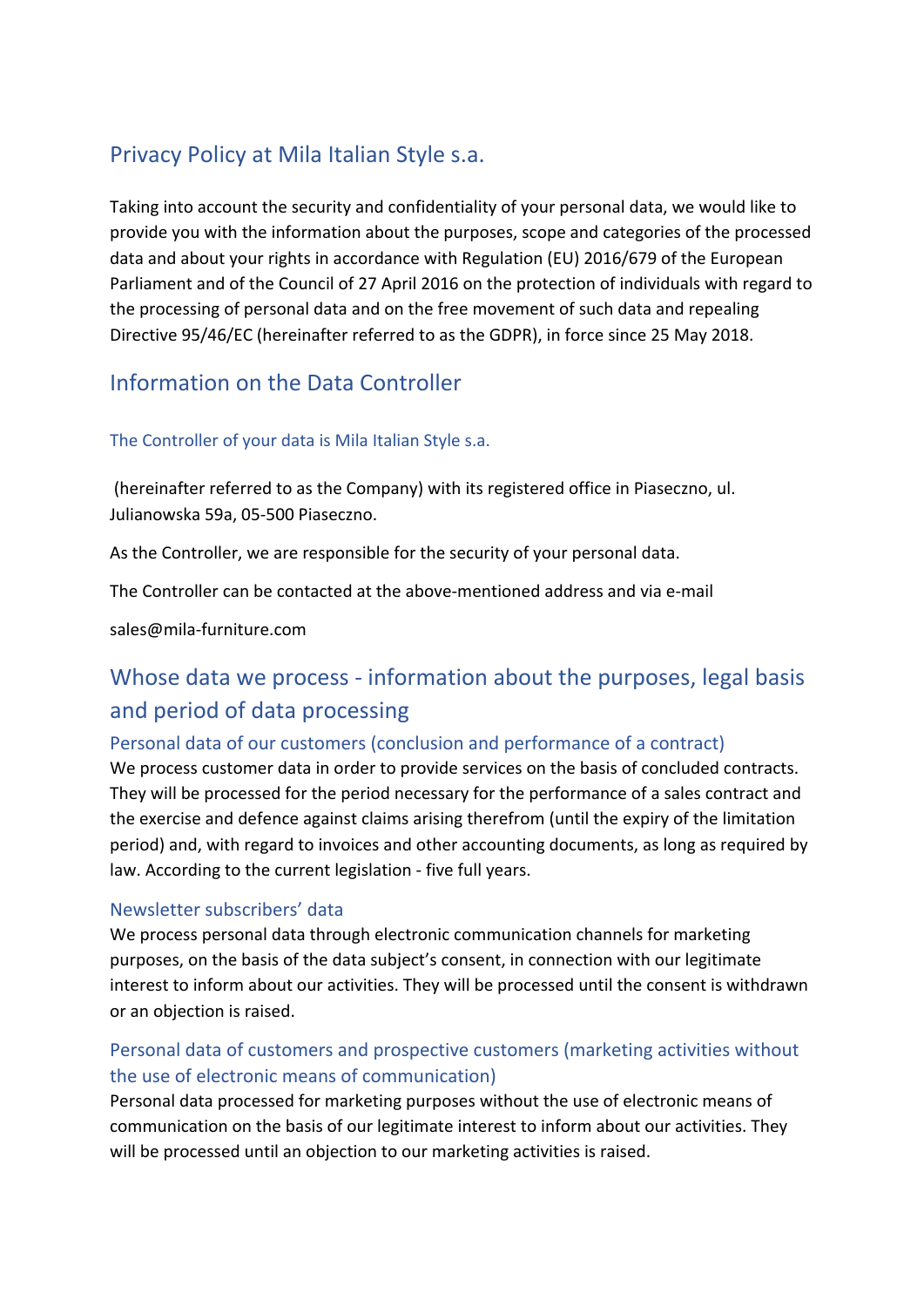### Details of persons using the contact form on the company's website

We process the data of persons interested in the offer in order to handle an enquiry made, on the basis of our legitimate interest. They will be processed for the period of validity of the prepared offer or until an objection to processing is raised, but no longer than 5 years after the last contact.

#### Contractors' data

We process the data of natural persons and entrepreneurs (contractors) with whom contracts are concluded in order to perform these contracts and fulfil legal obligations (e.g. the Accounting Act). The legal basis for the processing of these data is the conclusion and performance of a contract and legal regulations. They will be processed for the duration of the contract and the exercise and defence against claims arising therefrom (until the expiry of the limitation period) and, with regard to invoices and other accounting documents, as long as required by law. According to the current legislation, for a period of 5 full years.

#### Data on job applicants

We process data in order to recruit employees, on the basis of consent, for the duration of the recruitment process.

#### Data on employees and contractors

We process data on employees and contractors for the purpose of employment on the basis of legal regulations (e.g. the Labour Code) or on the basis of a contract. The period for which personal data are stored is determined by law.

#### Data of persons in the monitoring area

We process data in order to protect persons and property on the basis of a legitimate interest. The Company stores these data for no longer than one month.

# Other data entrusted to the Company for the purpose of performance of cooperation agreements

The Company may process personal data, of which it is not the controller, only on the basis of cooperation agreements and for the purposes and in the scopes specified in those agreements.

#### Social media

We may also process personal data in social media, such as Facebook fanpage, in particular by clicking the "Like" icon or posting a comment. We recommend that you read the Facebook regulations, as your profile activity is controlled by Facebook. We process personal data in social media for the purpose of communication, for the period necessary for this purpose.

#### Data recipients

Personal data may be transferred to the following categories of recipients: entities providing services for and on behalf of the Company (e.g. IT services, HR and payroll services) and entities entitled to receive them under the law.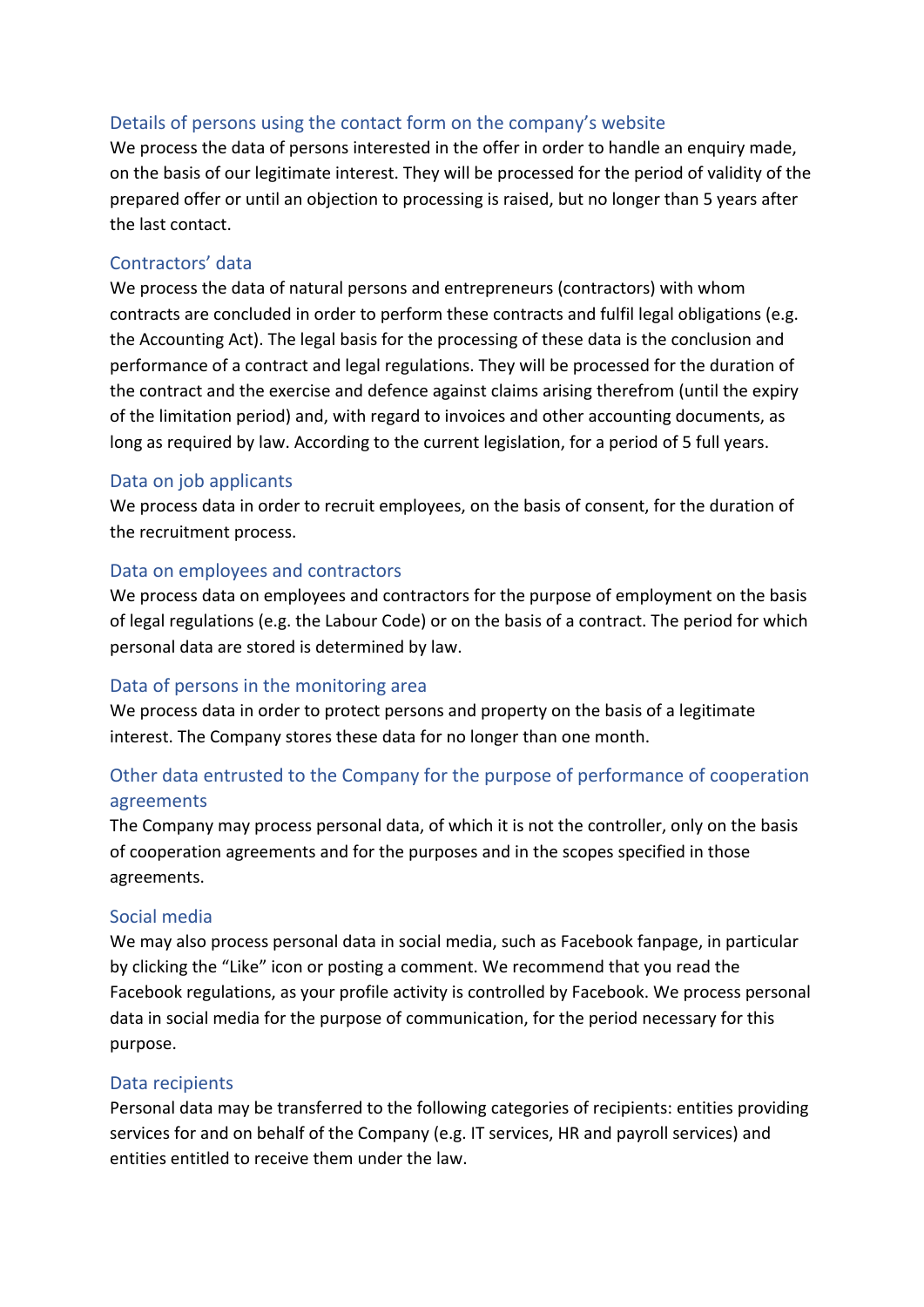## Exercise of data subjects' rights

Every person has the right to access his/her data, to obtain a copy of these data, to modify and correct his/her data, to delete his/her data unless the applicable legislation provides otherwise, to object not to be subject to automated decision-making based on profiling, to object to inappropriate processing of personal data (including withdrawal of consent), to transfer the data to another controller where the data are processed on the basis of consent or a contract.

The aforementioned rights can be exercised depending on the legal basis for data processing.

A request for exercising one's rights may be submitted by mail to the address of the Controller's registered office or to the e-mail address [sales@mila-furniture.com](mailto:%20sales@mila-furniture.com)

In order to efficiently exercise the aforementioned rights, please include the following categories of information in your request:

- − the requester's identification data (first name and surname, address, e-mail address, phone number),
- − the reasons for the request,
- − other additional information that will make it possible to identify the person in the data resources processed in the Company,
- − the method for receiving data.

The data provided in the request will not be processed for any other purpose than the fulfilment of the request. In the absence of data in the Company's resources, they will not be recorded.

Requests will be considered on a case-by-case basis, within 1 month of receipt. If for any reason this deadline cannot be met, you will be informed.

According to the GDPR, the first request is free of charge. Should your requests be unjustified or excessive, the Controller reserves the right to charge a fee.

According to the GDPR, you have the right to lodge a complaint with the President of the Personal Data Protection Office about improper processing of your data.

## Information about cookies and other technologies

The Company's website uses cookies for its proper operation.

Cookies are IT data stored in users' terminal equipment (e.g. computer, smartphone, tablet). This information does not contain any data about the identity of the users, but may nevertheless constitute personal data in combination with other information.

The Company uses temporary cookies, which are stored in the user's terminal equipment until logging out, leaving the website or closing the web browser and permanent cookies,